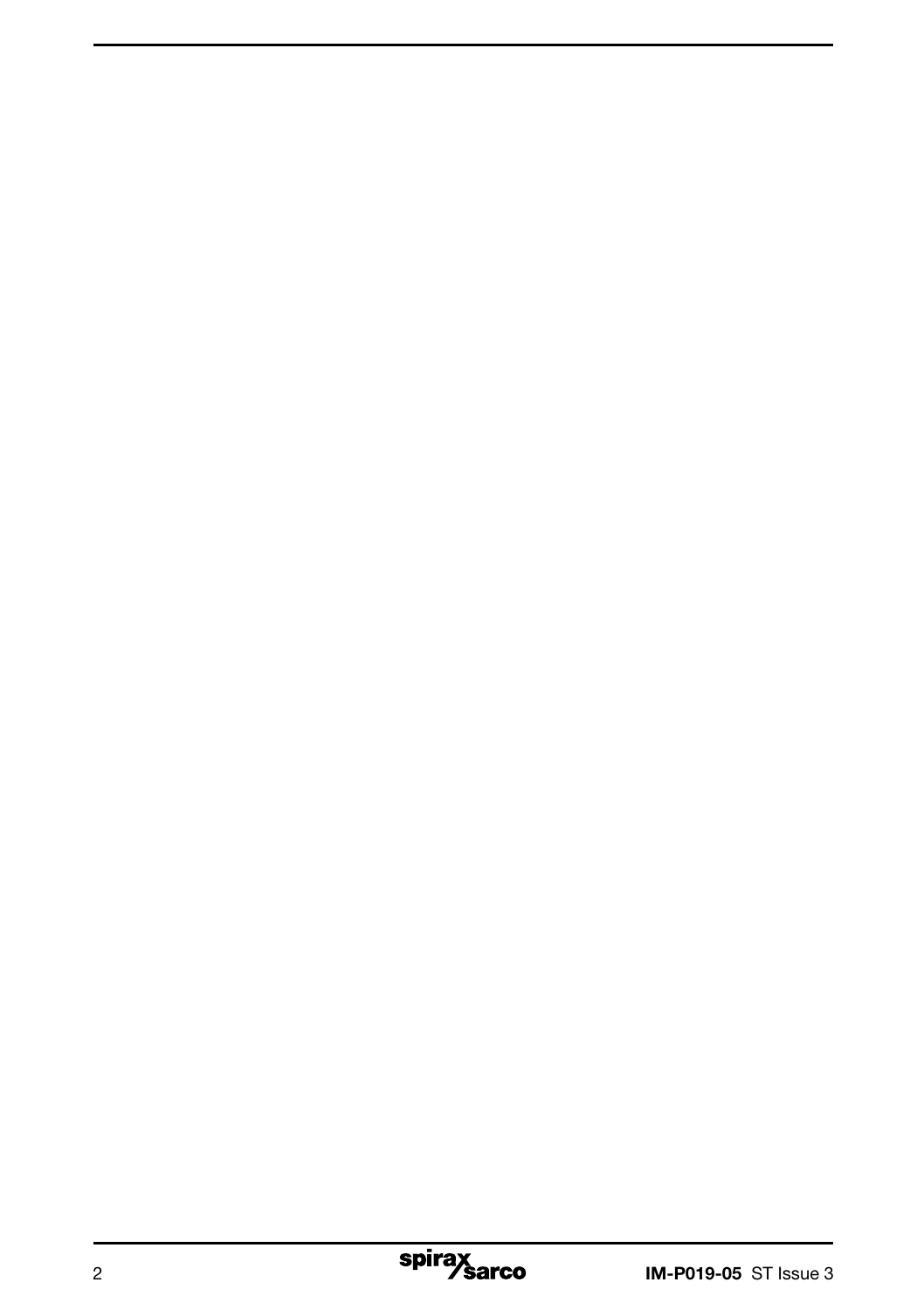# *1. Safety information*

Safe operation of these products can only be guaranteed if they are properly installed, commissioned, used and maintained by qualified personnel (see Section 1.11) in compliance with the operating instructions. General installation and safety instructions for pipeline and plant construction, as well as the proper use of tools and safety equipment must also be complied with.

### 1.1 Intended use

Referring to the Installation and Maintenance Instructions, name-plate and Technical Information Sheet, check that the product is suitable for the intended use/application. The products listed below comply with the requirements of the European Pressure Equipment Directive 97/23/EC. It should be noted that products rated as 'SEP' are required by the Directive not to carry the C mark. The products fall within the following Pressure Equipment Directive categories:

| <b>Product</b> | Group 1        | Group 2    | Group 1                  | Group 2    |
|----------------|----------------|------------|--------------------------|------------|
|                | Gases          | Gases      | Liauids                  | Liauids    |
| VB14 and VB21  | $\blacksquare$ | <b>SEP</b> | $\overline{\phantom{0}}$ | <b>SEP</b> |

- i) These products have been specifically designed for use on steam, air or water/ condensate which are in Group 2 of the above mentioned Pressure Equipment Directive. The products' use on other fluids may be possible but, if this is contemplated, Spirax Sarco should be contacted to confirm the suitability of the product for the application being considered.
- ii) Check material suitability, pressure and temperature and their maximum and minimum values. If the maximum operating limits of the product are lower than those of the system in which it is being fitted, or if malfunction of the product could result in a dangerous overpressure or overtemperature occurrence, ensure a safety device is included in the system to prevent such over-limit situations.
- iii) Determine the correct installation situation and direction of fluid flow.
- iv) Spirax Sarco products are not intended to withstand external stresses that may be induced by any system to which they are fitted. It is the responsibility of the installer to consider these stresses and take adequate precautions to minimise them.
- v) Remove protection covers from all connections and protective film from all name-plates, where appropriate, before installation on steam or other high temperature applications.

### 1.2 Access

Ensure safe access and if necessary a safe working platform (suitably guarded) before attempting to work on the product. Arrange suitable lifting gear if required.

## 1.3 Lighting

Ensure adequate lighting, particularly where detailed or intricate work is required.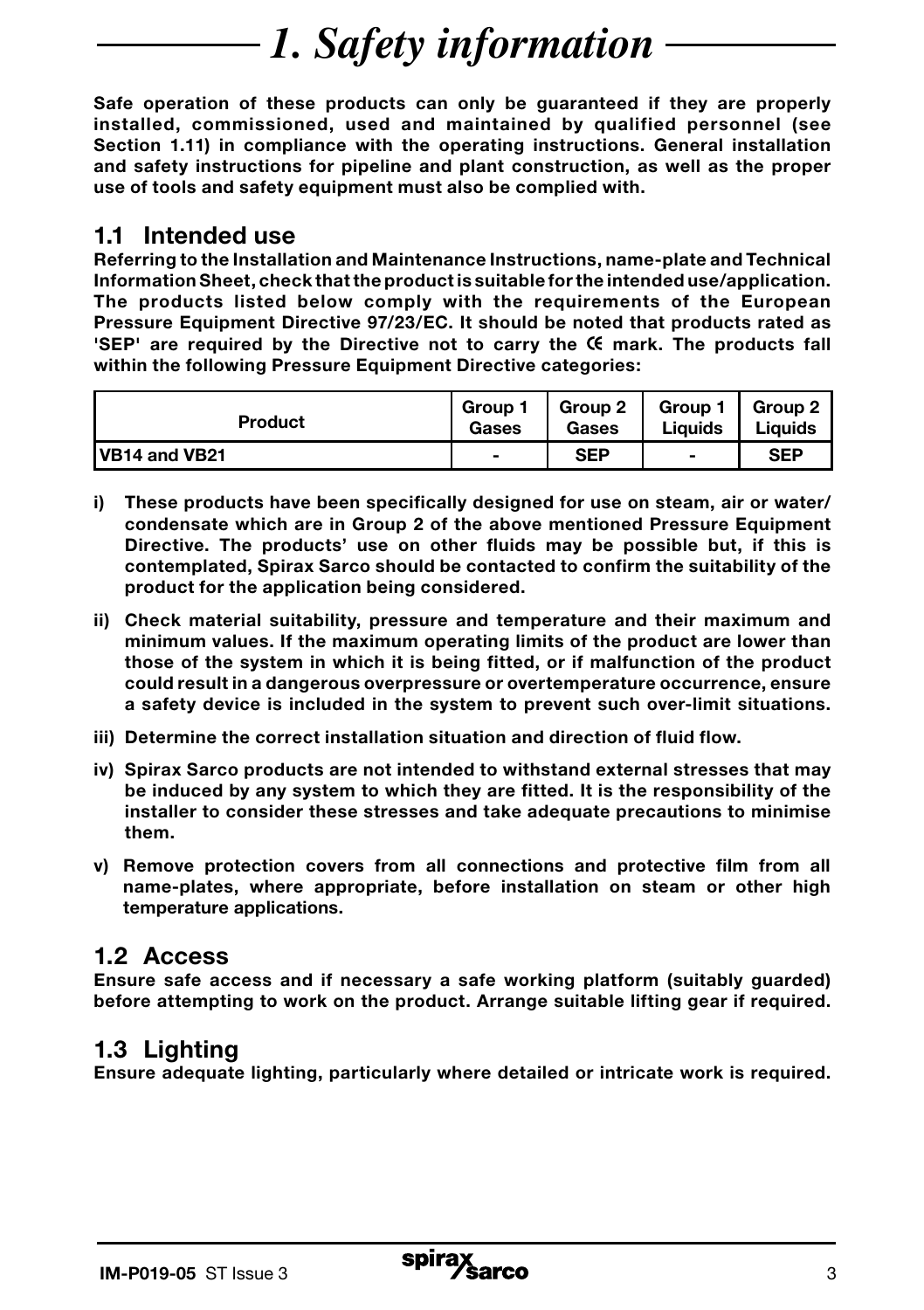## 1.4 Hazardous liquids or gases in the pipeline

Consider what is in the pipeline or what may have been in the pipeline at some previous time. Consider: flammable materials, substances hazardous to health, extremes of temperature.

### 1.5 Hazardous environment around the product

Consider: explosion risk areas, lack of oxygen (e.g. tanks, pits), dangerous gases, extremes of temperature, hot surfaces, fire hazard (e.g. during welding), excessive noise, moving machinery.

### 1.6 The system

Consider the effect on the complete system of the work proposed. Will any proposed action (e.g. closing isolation valves, electrical isolation) put any other part of the system or any personnel at risk?

Dangers might include isolation of vents or protective devices or the rendering ineffective of controls or alarms. Ensure isolation valves are turned on and off in a gradual way to avoid system shocks.

#### 1.7 Pressure systems

Ensure that any pressure is isolated and safely vented to atmospheric pressure. Consider double isolation (double block and bleed) and the locking or labelling of closed valves. Do not assume that the system has depressurised even when the pressure gauge indicates zero.

## 1.8 Temperature

Allow time for temperature to normalise after isolation to avoid danger of burns.

## 1.9 Tools and consumables

Before starting work ensure that you have suitable tools and/or consumables available. Use only genuine Spirax Sarco replacement parts.

#### 1.10 Protective clothing

Consider whether you and/or others in the vicinity require any protective clothing to protect against the hazards of, for example, chemicals, high/low temperature, radiation, noise, falling objects, and dangers to eyes and face.

#### 1.11 Permits to work

All work must be carried out or be supervised by a suitably competent person. Installation and operating personnel should be trained in the correct use of the product according to the Installation and Maintenance Instructions.

Where a formal 'permit to work' system is in force it must be complied with. Where there is no such system, it is recommended that a responsible person should know what work is going on and, where necessary, arrange to have an assistant whose primary responsibility is safety.

Post 'warning notices' if necessary.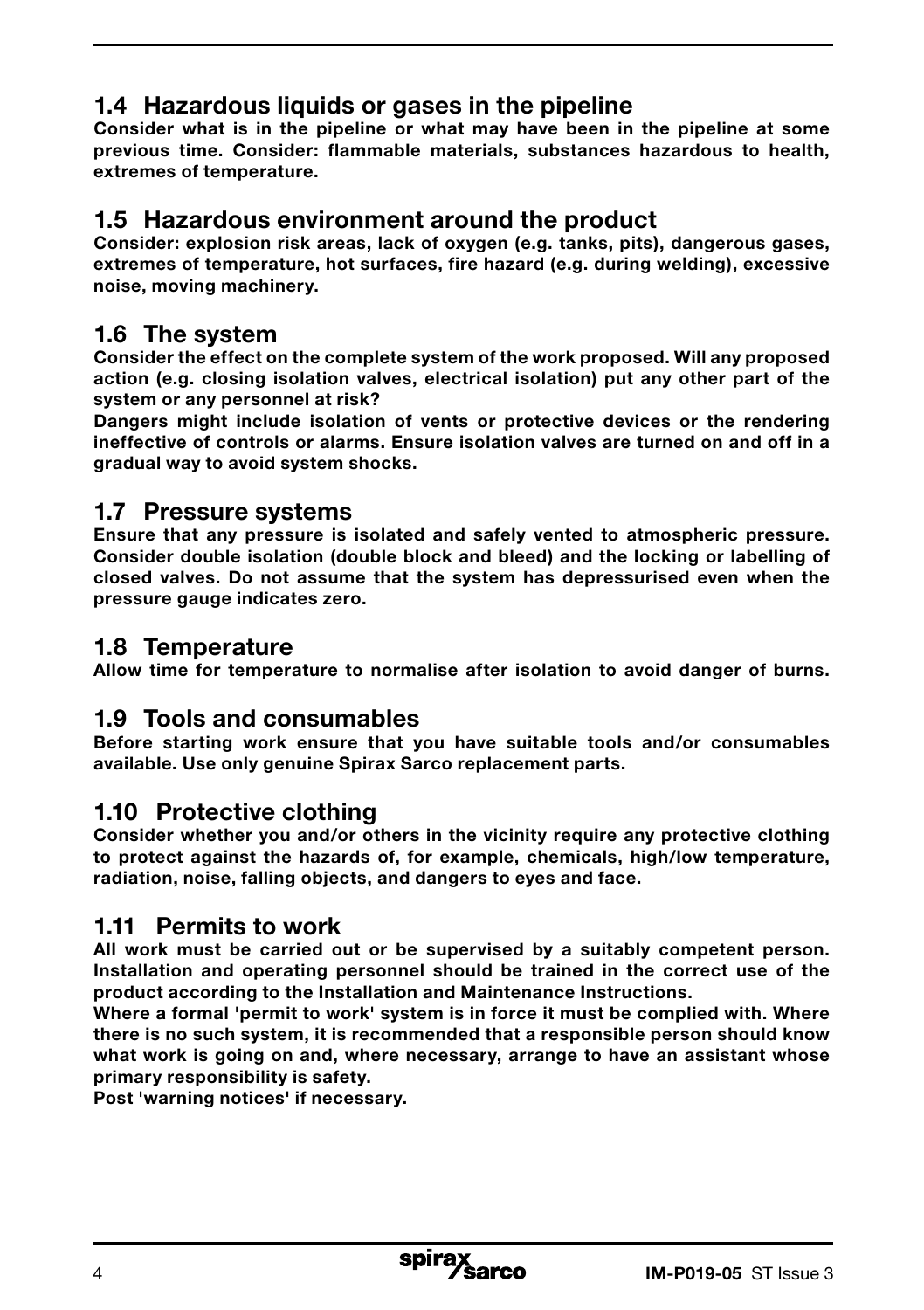## 1.12 Handling

Manual handling of large and/or heavy products may present a risk of injury. Lifting, pushing, pulling, carrying or supporting a load by bodily force can cause injury particularly to the back. You are advised to assess the risks taking into account the task, the individual, the load and the working environment and use the appropriate handling method depending on the circumstances of the work being done.

## 1.13 Residual hazards

In normal use the external surface of the product may be very hot. If used at the maximum permitted operating conditions the surface temperature of some products may reach temperatures of 400°C (752°F).

Many products are not self-draining. Take due care when dismantling or removing the product from an installation (refer to 'Maintenance instructions').

## 1.14 Freezing

Provision must be made to protect products which are not self-draining against frost damage in environments where they may be exposed to temperatures below freezing point.

## 1.15 Disposal

Unless otherwise stated in the Installation and Maintenance Instructions, this product is recyclable and no ecological hazard is anticipated with its disposal providing due care is taken.

#### 1.17 Returning products

Customers and stockists are reminded that under EC Health, Safety and Environment Law, when returning products to Spirax Sarco they must provide information on any hazards and the precautions to be taken due to contamination residues or mechanical damage which may present a health, safety or environmental risk. This information must be provided in writing including Health and Safety data sheets relating to any substances identified as hazardous or potentially hazardous.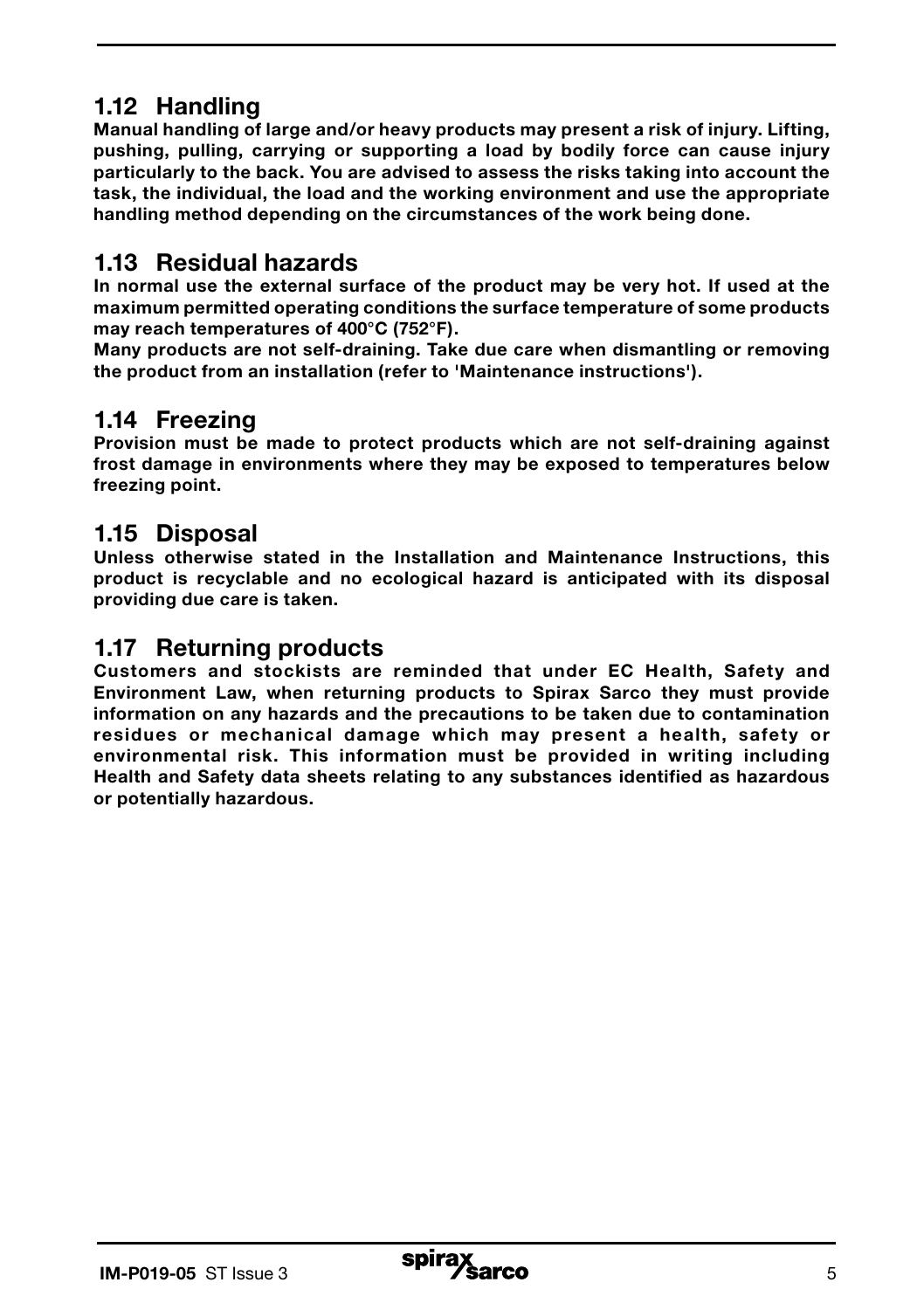# *2. General product information*

## 2.1 General description

The VB14 is a small purpose designed vacuum breaker manufactured in brass for general purpose applications on condensing vapour (steam) or liquid systems on pressures up to 14 bar g (203 psi g).

The VB21 is a small purpose designed vacuum breaker manufactured in stainless steel for general purpose applications on condensing vapour (steam) or liquid systems for pressures up to 21 barg (304 psi g).

#### **Standards**

This product fully complies with the requirements of the European Pressure Equipment Directive 97/23/EC.

#### Certification

This product is available with a manufacturers Typical Test Report. Note: All certification / inspection requirements must be stated at the time of order placement.

Note: For further data regarding these products see the following Technical Information Sheet, TI-P019-02.



Fig. 2 VB21

## 2.2 Sizes and pipe connections

| VB14 and VB21 | 1/2" (system connection) screwed BSP or NPT    |
|---------------|------------------------------------------------|
|               | 1/8" (air inlet connection) screwed BSP or NPT |

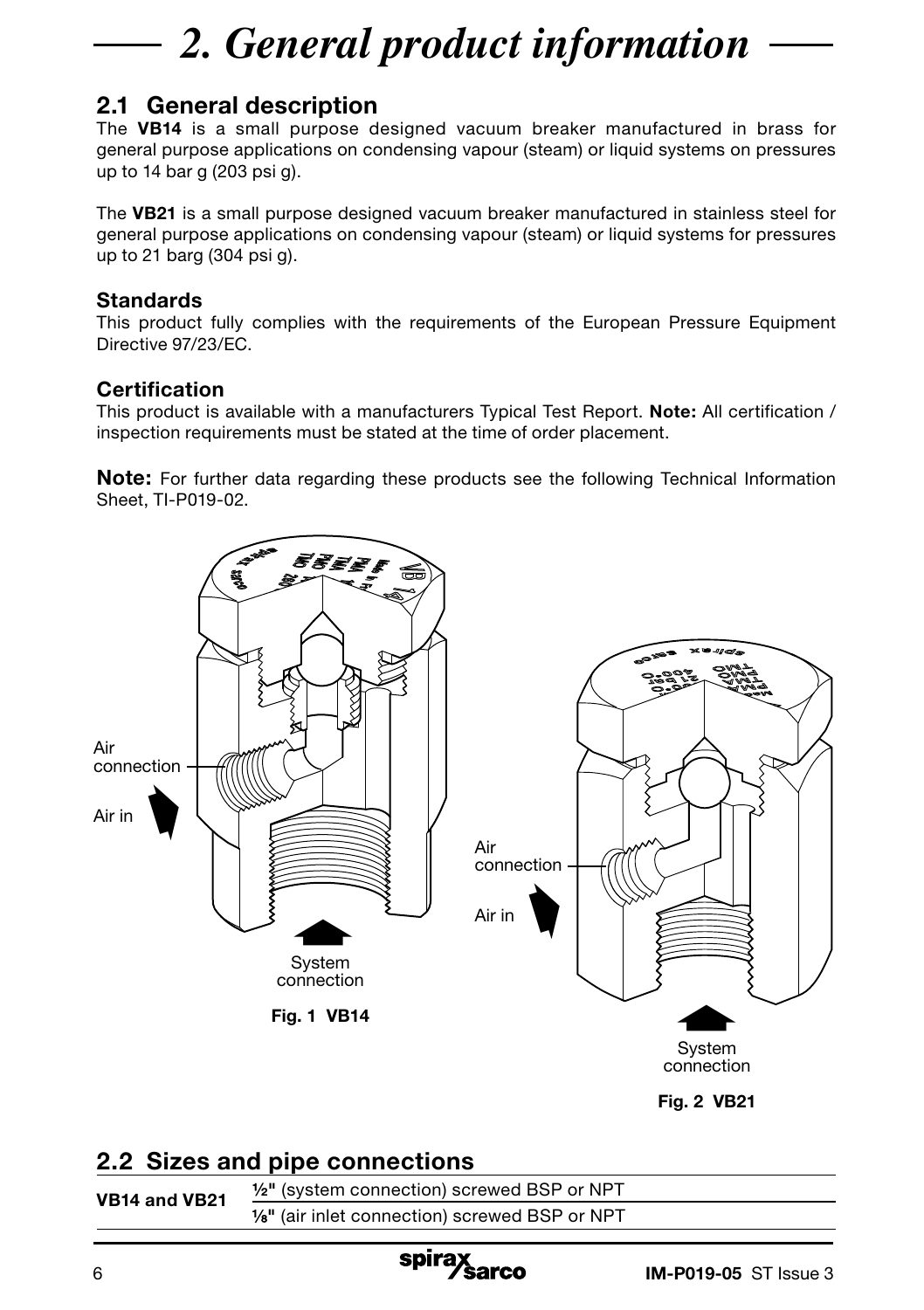



| The product <b>must not</b> be used in this region.           |                  |                     |  |  |
|---------------------------------------------------------------|------------------|---------------------|--|--|
| Body design conditions                                        | <b>PN25</b>      |                     |  |  |
| PMA Maximum allowable pressure                                | 25 bar g @ 120°C | (362 psi g @ 248°F) |  |  |
| TMA Maximum allowable temperature                             | 400°C @ 13 bar q | 752°F @ 188 psi g)  |  |  |
| Minimum allowable temperature                                 | $-48^{\circ}$ C  | (-54°F)             |  |  |
| PMO Maximum operating pressure<br>for saturated steam service | 21 bar q         | (304 psi q)         |  |  |
| TMO maximum operating temperature                             | 400°C @ 13 bar g | (752°F @ 188 psi q) |  |  |
| Minimum operating temperature                                 | $0^{\circ}$ C    | $(32^{\circ}F)$     |  |  |
| Designed for a maximum cold<br>hydraulic test pressure of:    | 38 bar g         | (551 psi g)         |  |  |
|                                                               |                  |                     |  |  |

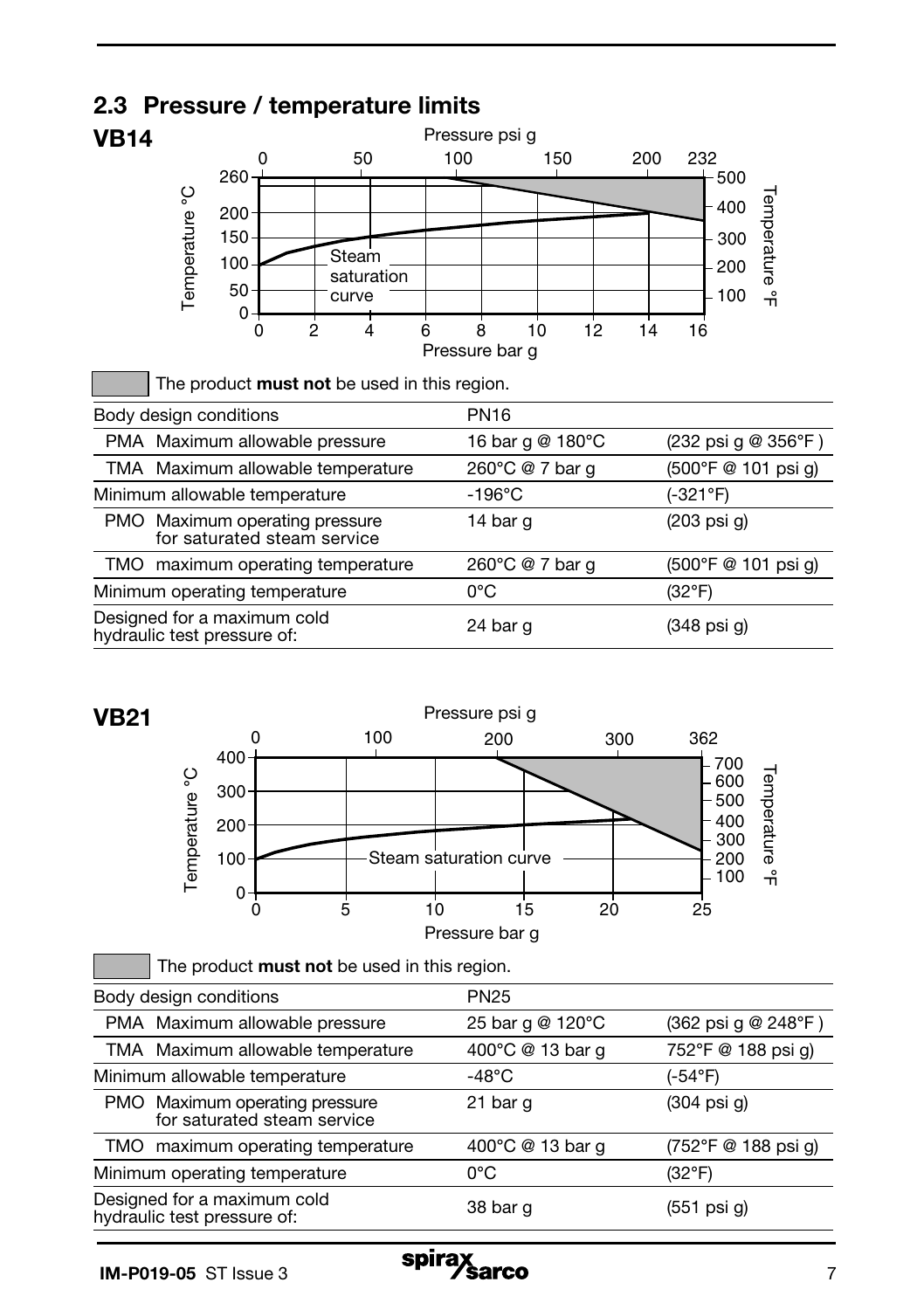# *3. Installation*

#### Note: Before actioning any installation observe the 'Safety information' in Section 1.

Referring to the Installation and Maintenance Instructions, name-plate and Technical Information Sheet, check that the product is suitable for the intended installation.

- **3.1** Check materials, pressure and temperature and their maximum values. If the maximum operating limit of the product is lower than that of the system in which it is being fitted, ensure that a safety device is included in the system to prevent overpressurisation.
- **3.2** Determine the correct installation situation and the direction of fluid flow.
- 3.3 Remove protective covers from all connections and protective film from all name-plates, where appropriate, before installation on steam or other high temperature applications.
- **3.4** Always install in a vertical position with the system connection of the bottom.

Note: As the equipment is to discharge to atmosphere ensure it is to a safe place, the discharging fluid may be at a temperature of 100°C (212°F).

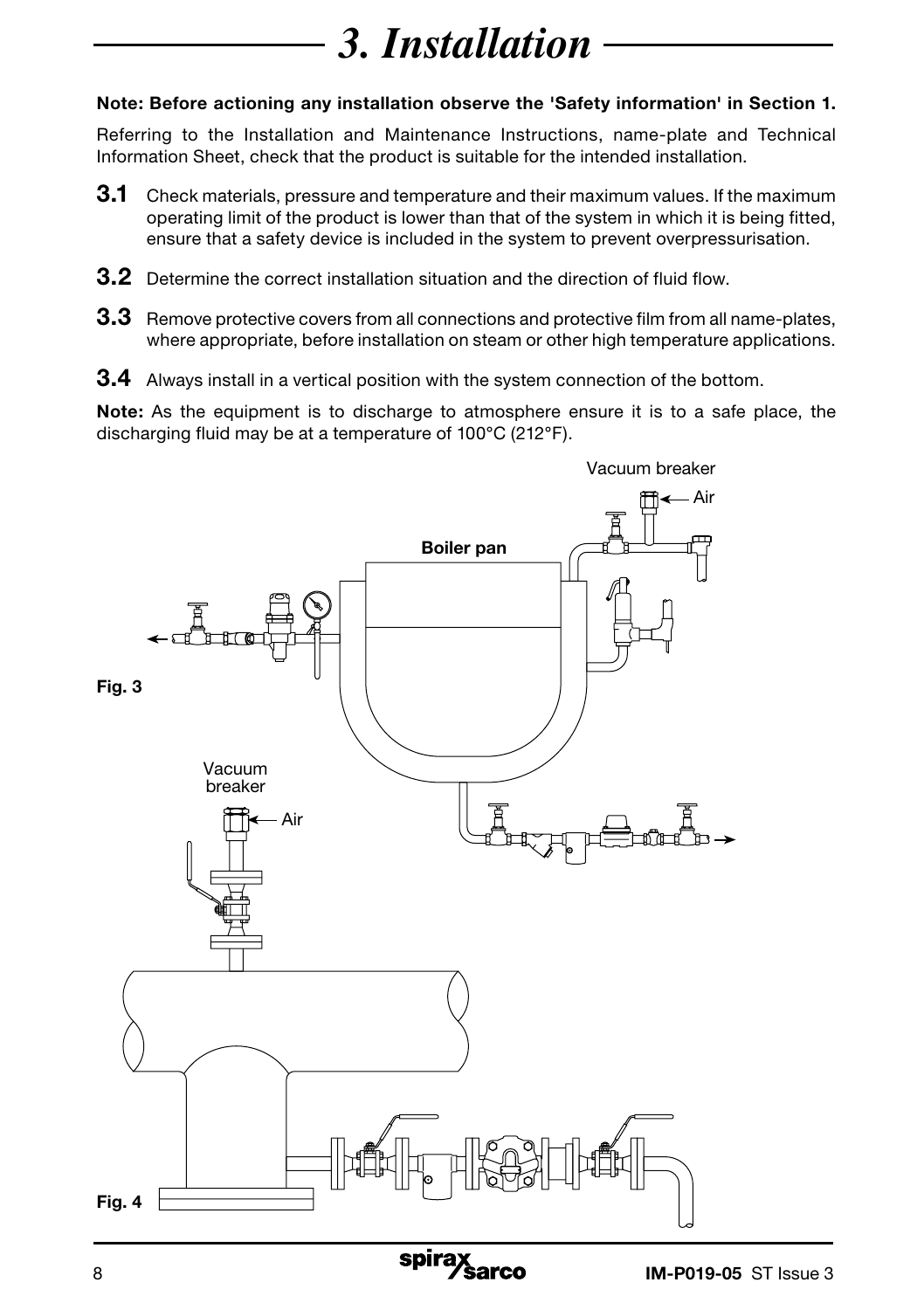# *4. Commissioning*

After installation or maintenance ensure that the system is fully functioning. Carry out tests on any alarms or protective devices.



The VB14 and VB21 protect steam plant and process equipment against vacuum and at the same time allow condensate to drain effectively from pipework and storage vessels. The valves have a Ky of 0.52 and require a differential pressure of 4.6 mm Hg to open.



### Normal operation

The precision ground stainless steel valve is held firmly on its seat during normal operating conditions ensuring a tight shut-off.



#### Cooling

During cooling, steam begins to condense resulting in a reduction of pressure. The valve remains on its upper seat until the pressure in the upper chamber falls below the air inlet pressure (usually atmospheric pressure).

Air inlet



#### At the point of vacuum

At the point of vacuum, the valve will instantly lift of its seat. The air is then drawn in through the upper chamber preventing a vacuum being formed.

Air in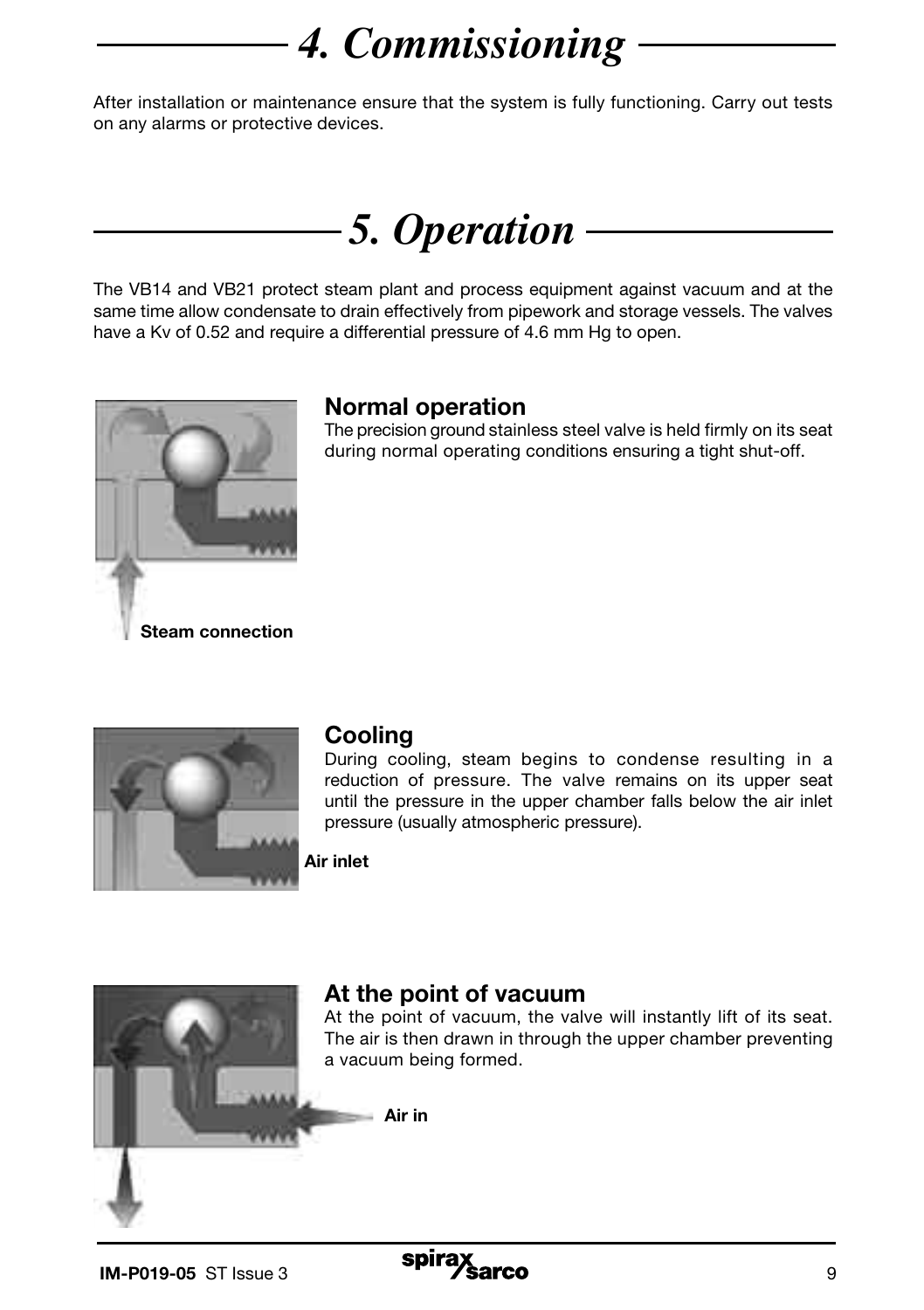# *6. Maintenance*

#### Note: Before actioning any maintenance program observe the 'Safety information' in Section 1.

The VB14 and VB21 are non-maintainable products. In the event of failure the complete unit should be replaced.



There are no spare parts available.

#### How to order a new product

Example: 1 off Spirax Sarco VB14 vacuum breaker having ½" screwed BSP connections.